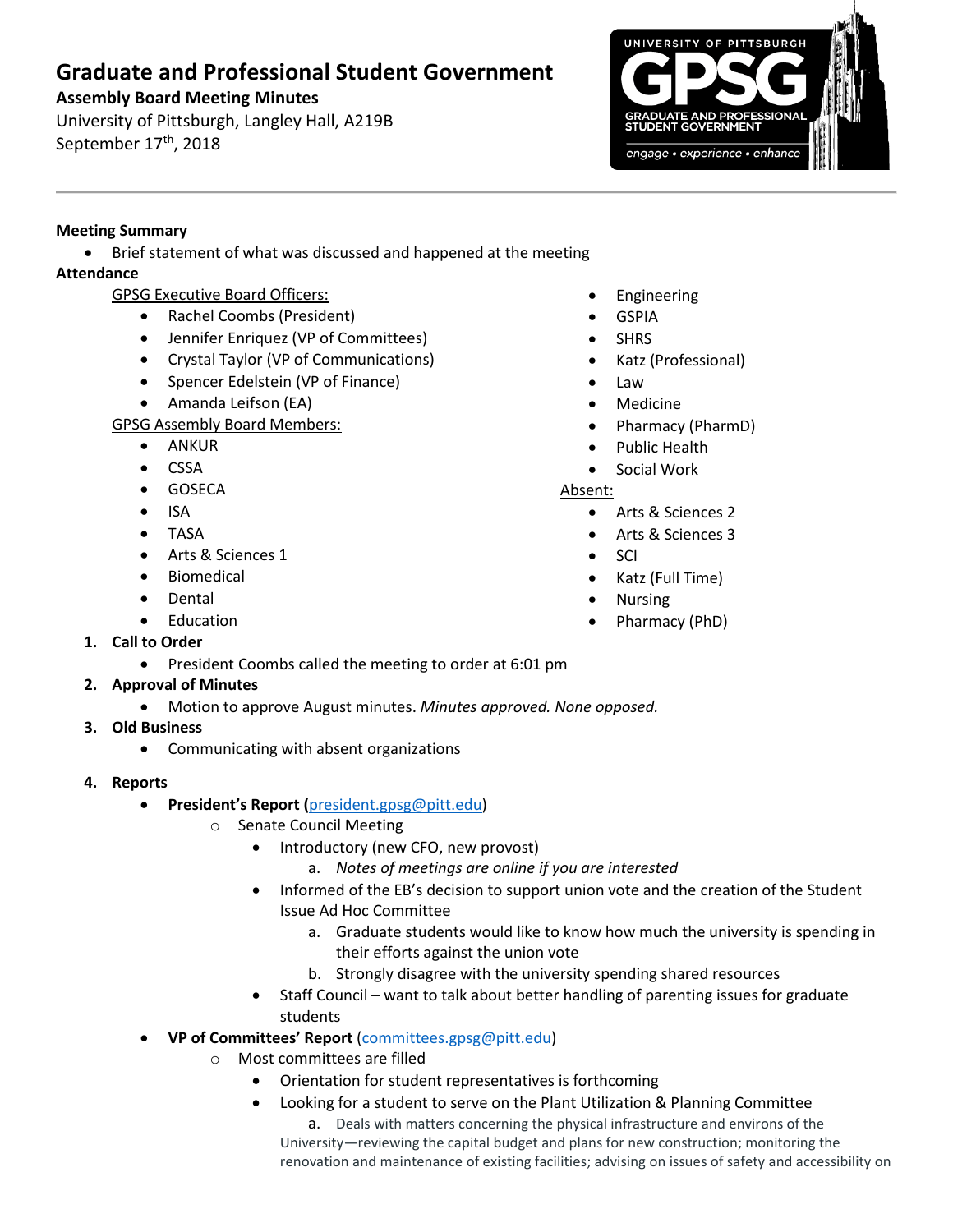campus; supporting safe, responsible means of transportation; investigating the utilization of space and energy; encouraging and monitoring prudent use of all physical resources; reviewing the design and renovation of classrooms and research facilities; and advising on projects that affect the quality of life of the University and associated communities

- b. If interested, contact Jen with your information
- $\circ$  Board of Trustee Representation -- Approved for a graduate student representative on 11 committees:
	- a. Athletics
	- b. Audit
	- c. Budget
	- d. Investment
	- e. Property & Facilities
	- f. Research & Innovation
- **VP of Communication's Report** [\(communications.gpsg@pitt.edu\)](mailto:communications.gpsg@pitt.edu)
	- o Ring Ceremony Committee
		- Student who is available/interested in serving for the year?
			- a. Meeting Tuesday, September  $18<sup>th</sup>$  9:30-10:30 am at Litchfield Towers
- **VP of Finance's Report** [\(finance.gpsg@pitt.edu\)](mailto:finance.gpsg@pitt.edu)
	- o September Finance Report
		- Passed the budget
		- Sold out tickets to Hofbrauhaus
- **VP of Programming's Report** [\(events.gpsg@pitt.edu\)](mailto:events.gpsg@pitt.edu)
	- o No report
- **Executive Administrator's Report** [\(gpsg@pitt.edu\)](mailto:gpsg@pitt.edu)
	- o Hofbrauhaus Event
		- Sold out of tickets, 648 people attended
			- a. A big thank you to members of last year's programming committee!
		- Net Ticket Sales: \$5,155 (total cost of event: \$13,989.97)
	- o SORC Training
		- Update your information online that is how the communicate with the organizations
		- Resources
			- a. Sorrento's Pizza P-card set up in the SORC office, can be up to 24 hours in advance
			- b. Nordy's Place -- In Pitt Union, available for events
		- Outside Bank Account
			- a. In everyone's constitution, it says that you will not use an outside bank account (required for recognition from SORC)
			- b. SORC (and the federal laws they follow) considers Venmo, pay apps as outside bank accounts
				- i. Eventbrite is okay because they cut a check to you
				- ii. Engage Pitt (crowdfunding source)
				- iii. Other sources cheaper, but more complicated
			- c. They are under audit this year (a group used the university's Federal Tax Id on a bank account, which removed the university's tax free distinction) so consequences for breaking the rules will apply (i.e. no longer considered a registered student organization)
				- i. You should not be using the university's EIN for any tax filing purposes with IRS, national organizations, etc.
			- d. They understand that Venmo is easy, so they are willing to listen to recommendations about other solutions from GPSG and SGB
- **Assembly Board Member Reports** 
	- o *Arts & Sciences*
		- No report
- g. Risk & Compliance
- h. Academic Affairs/Library
- i. Affirmative Action, Diversity, & Inclusion
- j. Institutional Advancement
- k. Student Affairs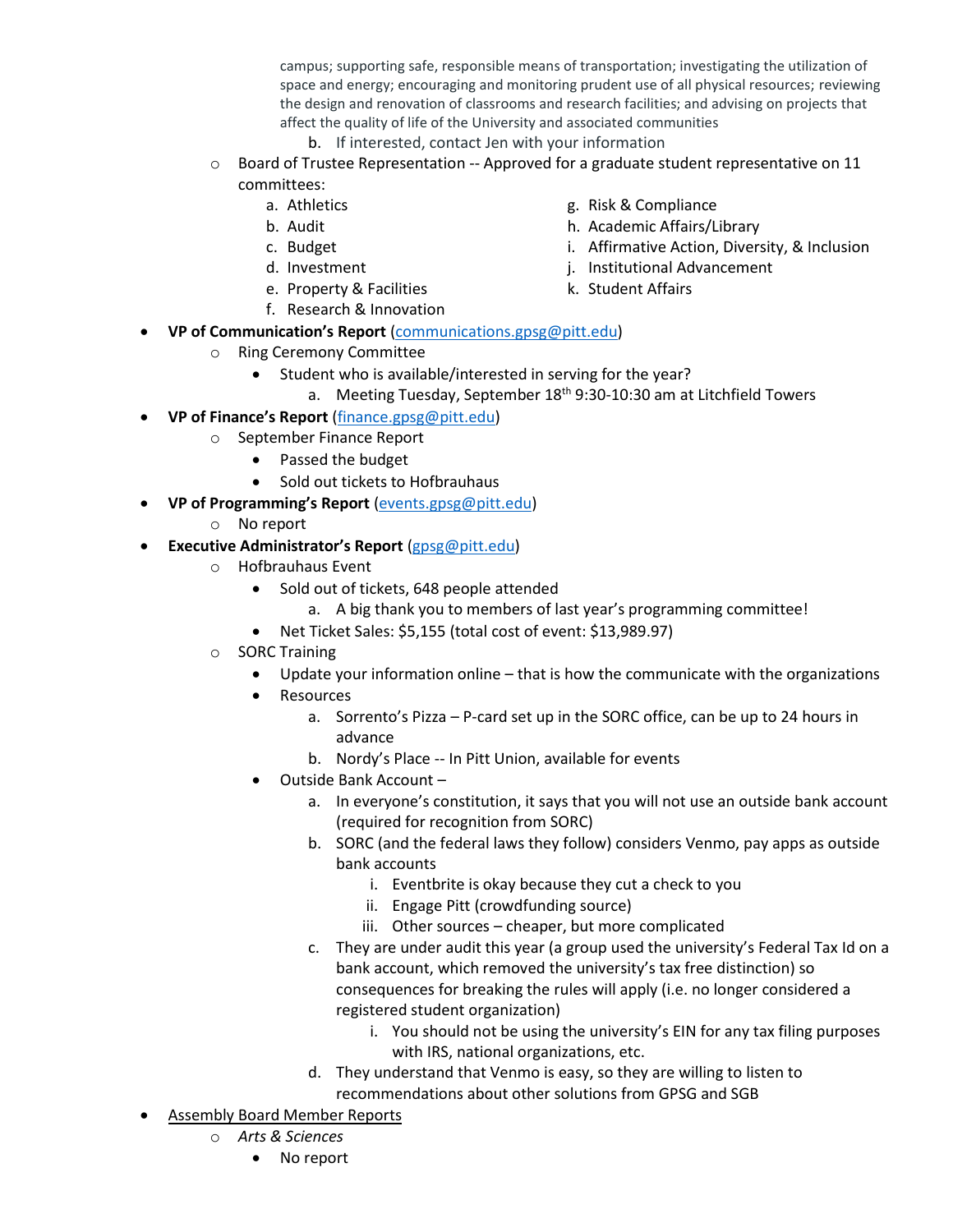- o *Biomedical*
	- Elections this month (new EB)
- o *Dental Medicine*
	- No report
- o *Education*
	- No report
- o *Engineering*
	- No report
- o *GSPIA*
	- Election committee, elections being held in December
- o *School of Computing & Information*
	- No report
- o *Katz (Full Time)*
	- Student elections this week
- o *Katz (Part Time)*
	- No report
- o *Law*
	- No report
- o *Medicine*
	- No report
- o *Nursing* 
	- No report
- o *Pharmacy (PharmD)*
	- No report
- o *Pharmacy (PhD)*
	- No report
- o *Public Health*
	- No report
- o *School of Health & Rehabilitation Sciences*
	- Held elections last week, new members next week
- o *Social Work*
	- No report
- o *ANKUR* 
	- Social event on the  $15<sup>th</sup>$
	- Dahil event in November
- o *CSSA* 
	- No report
- o *ISA* 
	- Welcome picnic
	- Opening
- o *GOSECA*
	- Social event on the 26th, officer elections
- o *TASA*
	- No report
- **5. Committee Reports**
	- See full reports on website [\(www.gpsg.pitt.edu\)](http://www.gpsg.pitt.edu/)
- **6. New Business**
	- 2018-2019 Budget Discussion & Vote
		- o Pitt Arts
			- 8 events, 40 graduate students for \$14,000
			- No official communication from the university